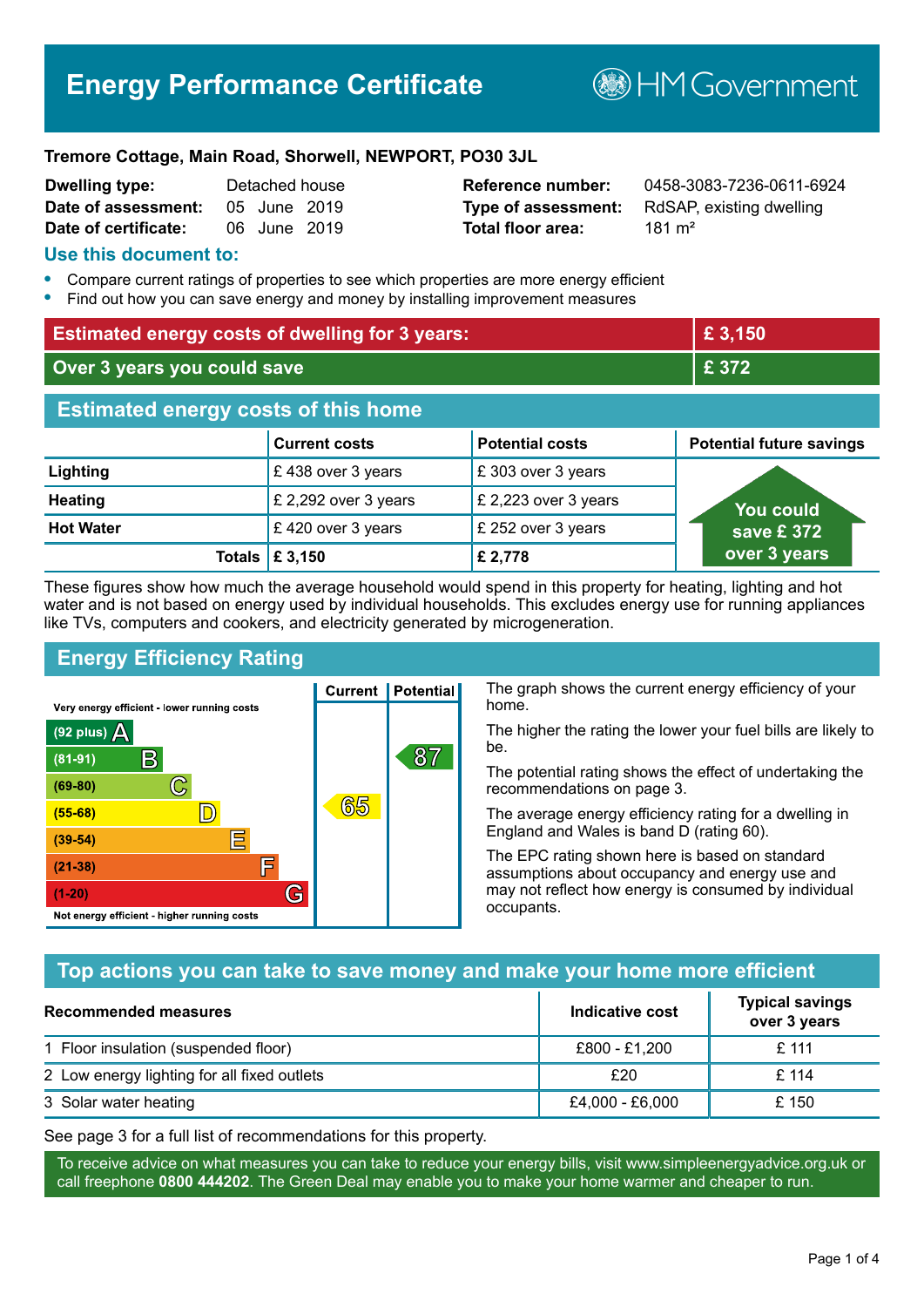# **Summary of this home's energy performance related features**

| <b>Element</b>        | <b>Description</b>                          | <b>Energy Efficiency</b> |
|-----------------------|---------------------------------------------|--------------------------|
| Walls                 | Cavity wall, as built, insulated (assumed)  | ★★★★☆                    |
| Roof                  | Pitched, 300 mm loft insulation             | *****                    |
| Floor                 | Suspended, limited insulation (assumed)     |                          |
|                       | Solid, insulated (assumed)                  |                          |
| Windows               | Fully double glazed                         | ★★★★☆                    |
| Main heating          | Boiler and radiators, oil                   | ★★★☆☆                    |
| Main heating controls | Programmer, room thermostat and TRVs        | ★★★★☆                    |
| Secondary heating     | Room heaters, electric                      |                          |
| Hot water             | From main system                            | ★★★☆☆                    |
| Lighting              | Low energy lighting in 56% of fixed outlets | ★★★★☆                    |

Current primary energy use per square metre of floor area: 138 kWh/m² per year

The assessment does not take into consideration the physical condition of any element. 'Assumed' means that the insulation could not be inspected and an assumption has been made in the methodology based on age and type of construction.

#### **Low and zero carbon energy sources**

Low and zero carbon energy sources are sources of energy that release either very little or no carbon dioxide into the atmosphere when they are used. Installing these sources may help reduce energy bills as well as cutting carbon. There are none provided for this home.

# **Your home's heat demand**

For most homes, the vast majority of energy costs derive from heating the home. Where applicable, this table shows the energy that could be saved in this property by insulating the loft and walls, based on typical energy use (shown within brackets as it is a reduction in energy use).

| <b>Heat demand</b>           | <b>Existing dwelling</b> | Impact of loft<br>insulation | Impact of cavity<br>wall insulation | Impact of solid<br>wall insulation |
|------------------------------|--------------------------|------------------------------|-------------------------------------|------------------------------------|
| Space heating (kWh per year) | 12.849                   | N/A                          | N/A                                 | N/A                                |
| Water heating (kWh per year) | 2,994                    |                              |                                     |                                    |

You could receive Renewable Heat Incentive (RHI) payments and help reduce carbon emissions by replacing your existing heating system with one that generates renewable heat, subject to meeting minimum energy efficiency requirements. The estimated energy required for space and water heating will form the basis of the payments. For more information, search for the domestic RHI on the www.gov.uk website.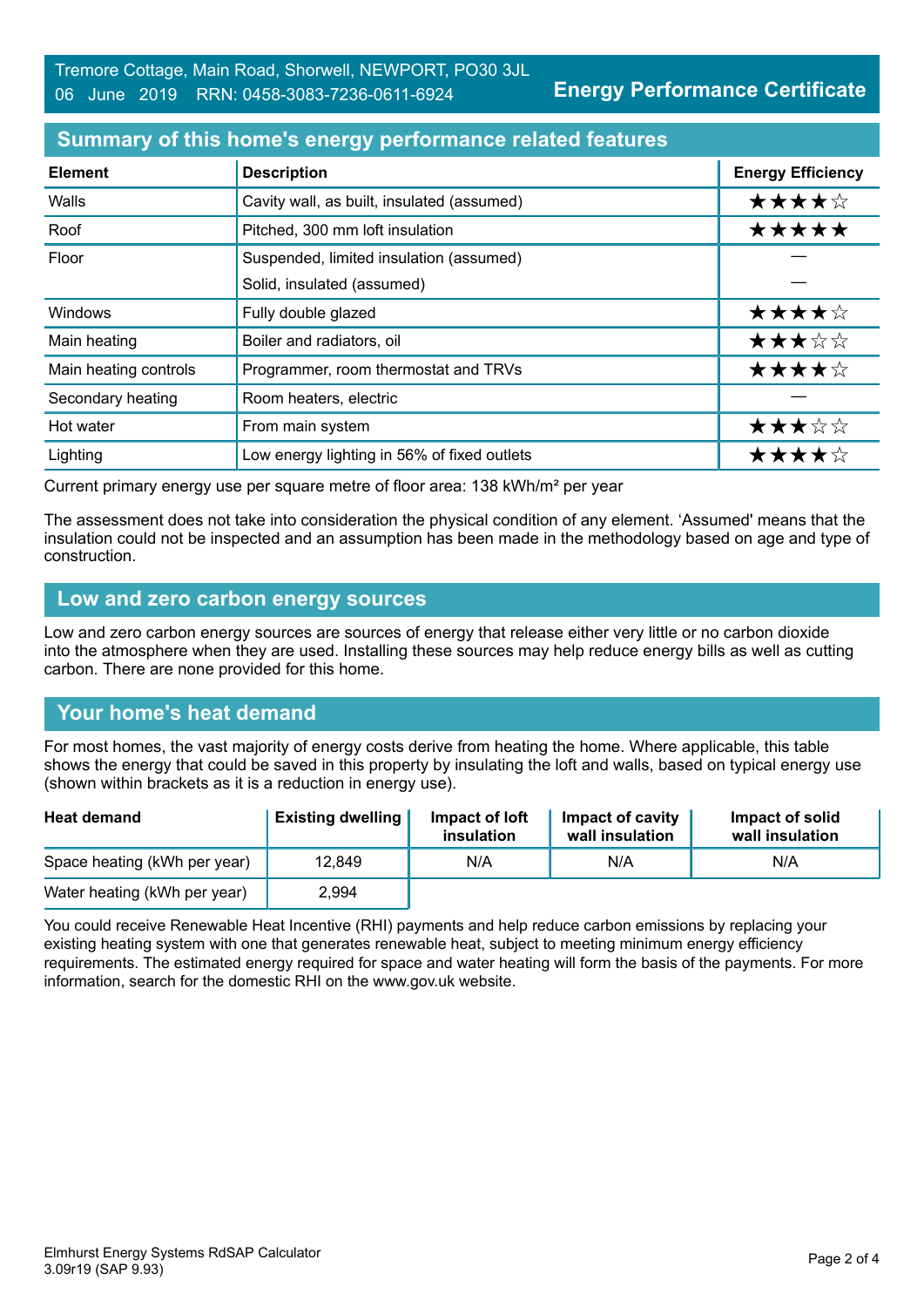### **Recommendations**

The measures below will improve the energy performance of your dwelling. The performance ratings after improvements listed below are cumulative; that is, they assume the improvements have been installed in the order that they appear in the table. To receive advice on what measures you can take to reduce your energy bills, visit www.simpleenergyadvice.org.uk or call freephone 0800 444202. Before installing measures, you should make sure you have secured the appropriate permissions, where necessary. Such permissions might include permission from your landlord (if you are a tenant) or approval under Building Regulations for certain types of work.

| <b>Recommended measures</b>               | Indicative cost   | <b>Typical savings</b><br>per year | <b>Rating after</b><br>improvement |
|-------------------------------------------|-------------------|------------------------------------|------------------------------------|
| Floor insulation (suspended floor)        | £800 - £1,200     | £ 37                               | D66                                |
| Low energy lighting for all fixed outlets | £20               | £ 38                               | <b>D67</b>                         |
| Solar water heating                       | £4,000 - £6,000   | £ 50                               | $\mathbb{C}69$                     |
| Solar photovoltaic panels, 2.5 kWp        | £3,500 - £5,500   | £ 353                              | C75                                |
| Wind turbine                              | £15,000 - £25,000 | £606                               | <b>B87</b>                         |

# **Financial Support and the Green Deal**

Green Deal Finance allows you to pay for some of the cost of your improvements in instalments under a Green Deal Plan (note that this is a credit agreement, but with instalments being added to the electricity bill for the property). The availability of a Green Deal Plan will depend upon your financial circumstances. There is a limit to how much Green Deal Finance can be used, which is determined by how much energy the improvements are estimated to **save** for a 'typical household'.

You may also be able to obtain support towards repairs or replacements of heating systems and/or basic insulation measures under the ECO scheme, provided that you are in receipt of qualifying benefits or tax credits. To learn more about this scheme and the rules about eligibility, visit www.simpleenergyadvice.org.uk or call freephone **0800 444202** for England and Wales.